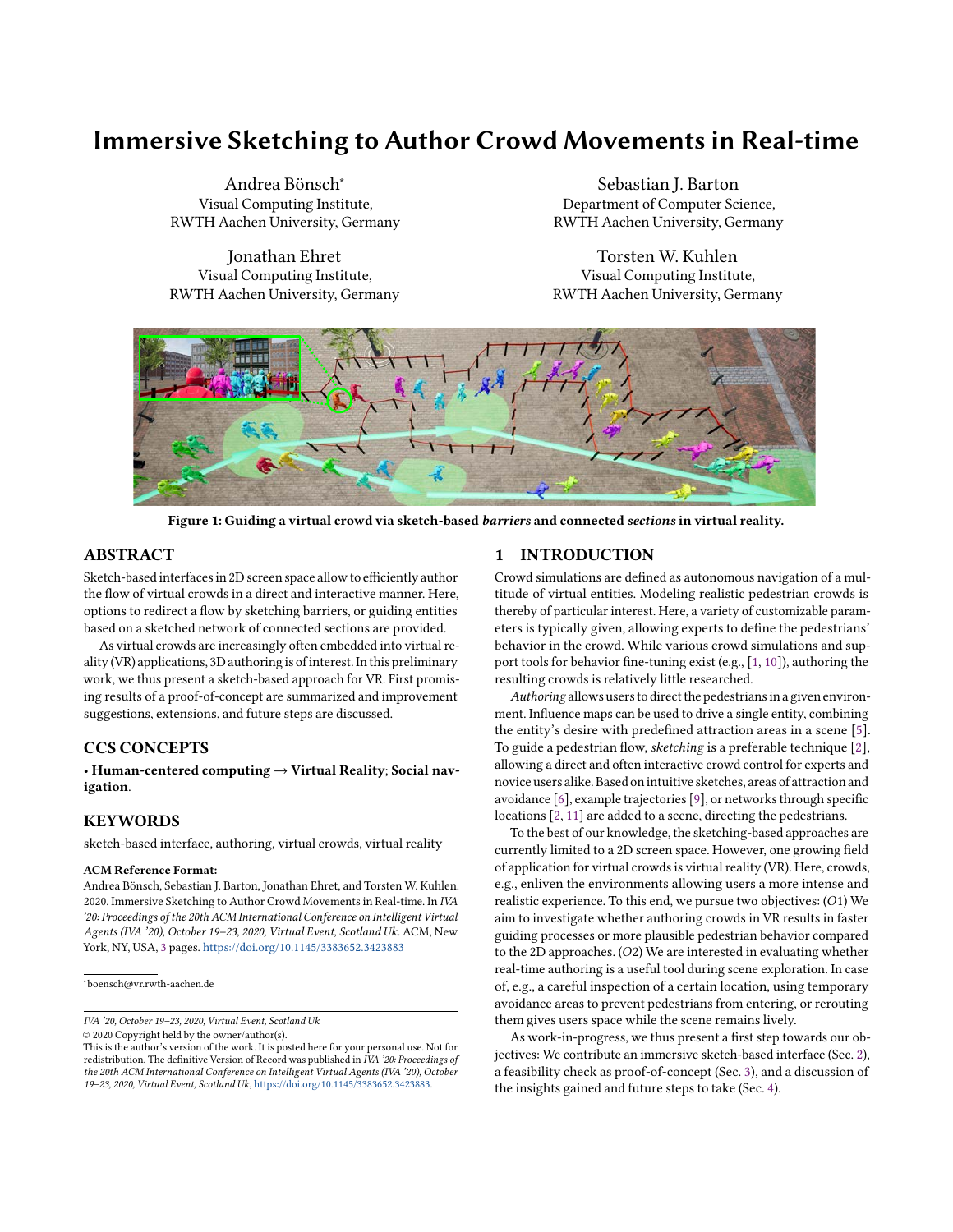<span id="page-1-3"></span>

Figure 2: (a) Barrier sketch operation with preview; (b) Deletion and (c) translation of interim poles; (d) NavMesh update.

#### <span id="page-1-0"></span>2 VR-BASED CROWD AUTHORING

Shifting the authoring to VR allows users to sketch with a hand-held controller directly in the 3D environment without any constraints to the 2D world. Thus, we require an intuitive, interactive, and immersive user interface for directing the pedestrians, while the flow adaptions have to be executed in real-time. Considering  $O2$ , crucial sketches for understanding the flow should furthermore be blended into the scene. Lastly, the 3rd person sketching perspective can be easily enhanced by an additional 1st person perspective([\[3\]](#page-2-9)): Possessing a random pedestrian allows users to experience the scenario in lifesize (Fig. [1\)](#page-0-0), supporting the authoring of realistic walking scenarios.

A recent, desktop-based approach of Gonzalez et al. detailing barriers and sectionsfor the flow control [\[2\]](#page-2-4) serves as our model, allowing a fair comparison between VR-based and 2D sketching (cp. O1) in a fu-ture step. Furthermore, two crowd algorithms ([\[4\]](#page-2-10), [\[7\]](#page-2-11)) and the Unreal Engine  $4^1$  $4^1$  (UE) provide the means for our approach. The utilized UE's navigation system provides an automatic navMesh generation, allowing us to obtain an accurate representations of the walkable spaces, while real-time, asynchronous navMesh updates are supported.

Barriers, shown in Figure [2,](#page-1-3) are defined as invious obstacles blocking the entities' paths. To embed them, users sketch a line, which is directly projected onto the navMesh. During the sketching operation, a real-time preview of the line is shown as visual feedback. As barriers often close off free areas, their existence and positions are crucial to understand a pedestrian flow. To intuitively blend in the boundaries of the walkable space, the preview is replaced by actual scene elements in form of barrier tapes once the sketch is finished.

After embedding a barrier, it can be altered, e.g., by deleting poles or by relocating them. On all operations, the navMesh and thus the walkable space is automatically updated by UE's navigation system.

Sections are defined as waypoints on the pedestrians' paths. To embed them, users sketch a convex area, which is projected onto the scene's ground. During the sketching operation, a real-time preview of the area is shown as visible feedback. Once finished, the preview is kept and the section is configured either(a) as entry allowing pedestrians to spawn periodically during runtime (Fig. [4\)](#page-1-4), (b) as exit allowing pedestrians, who enter the section, to vanish (Fig. [4\)](#page-1-4), or (c) as interstation. The latter serves as interim goal for the pedestrians' movement, before sending them to their next location either based on a sectionhierarchy defined during the succeeding flow control configuration or to a random position in the scene. Additional parameters allow to define the group size and spawn rate for entries, the time pedestrians **Figure 2: 6)** That is the the measure of the two states in the measure of the control of the states of the states of the states of the states of the states of the states of the states of the states of the states of the

IVA '20, October 19-23, 2020, Virtual Event, Scotland Uk Andrea Bönsch, Sebastian J. Barton, Jonathan Ehret, and Torsten W. Kuhlen

<span id="page-1-5"></span>

Figure 3: (a) Configuring a section. (b) Sketching a transition btw. two sections. (c) Weighting it (end section's perspective).

wander in a section, and the amount of pedestrians simultaneously allowed in a section, to control the flow density (Fig. [3\(](#page-1-5)a)).

Instead of embedding the sections into the navMesh, random points are sampled in a section and projected onto the navMesh to generate specific waypoints on a pedestrians' paths. By this, we avoid an excessive encroachment into the UE's navigation system. Another positive side-effect relates to the future work: While in our current approach sections cannot touch each other, overlapping sections might be of interest for versatile, however authored, movements. Here, configuring different walking speeds might be also of interest, e.g., reducing speeds in a park, or increasing them while crossing a street.

Flow Control is done by interconnecting the sections with transitions. Therefore, users can sketch a line between two sections, defining a flow from the line's start to its end. During the sketching operation, a line preview is shown as visible feedback (Fig [3\(](#page-1-5)b)). Once finished, the line is replaced by an arrow, indicating the flow direction. This way, entries and exits can be connected either directly (Fig. [4\)](#page-1-4) or via interstations. If vanishing pedestrians are unwanted, interstations can be chosen as last section in the flow control hierarchy.

In case several transitions startin one section, users can alsoweight the individual transitions to further guide the flow. Therefore, a percentage is assigned to each transition indicating to which probability the respective path is chosen by a pedestrian (Fig. [3\(](#page-1-5)c)).

#### <span id="page-1-1"></span>3 PROOF-OF-CONCEPT

We conducted a first feasibility check as a proof-of-concept. Therefore, we used an HTC Vive Pro tracked at 90 Hz by means of two tripod-mounted SteamVR Base Stations 2.0 in an area of  $3.5m \times 3.5m$  $(w \times d)$  and two VIVE controllers for steering-based navigation and interaction.

We prepared a feasibility check using the tool ourselves to design various guided flows in several areas of an urban scene (Fig. [5\(](#page-2-12)a)). Then we conducted the check in form of a pilot study with seven subjects (6 males,  $M=27.1$ ,  $SD=5.4$ ). After getting familiar with the

<span id="page-1-4"></span>

Figure 4: Progressing guided flow from an entry to an exit.

<span id="page-1-2"></span>